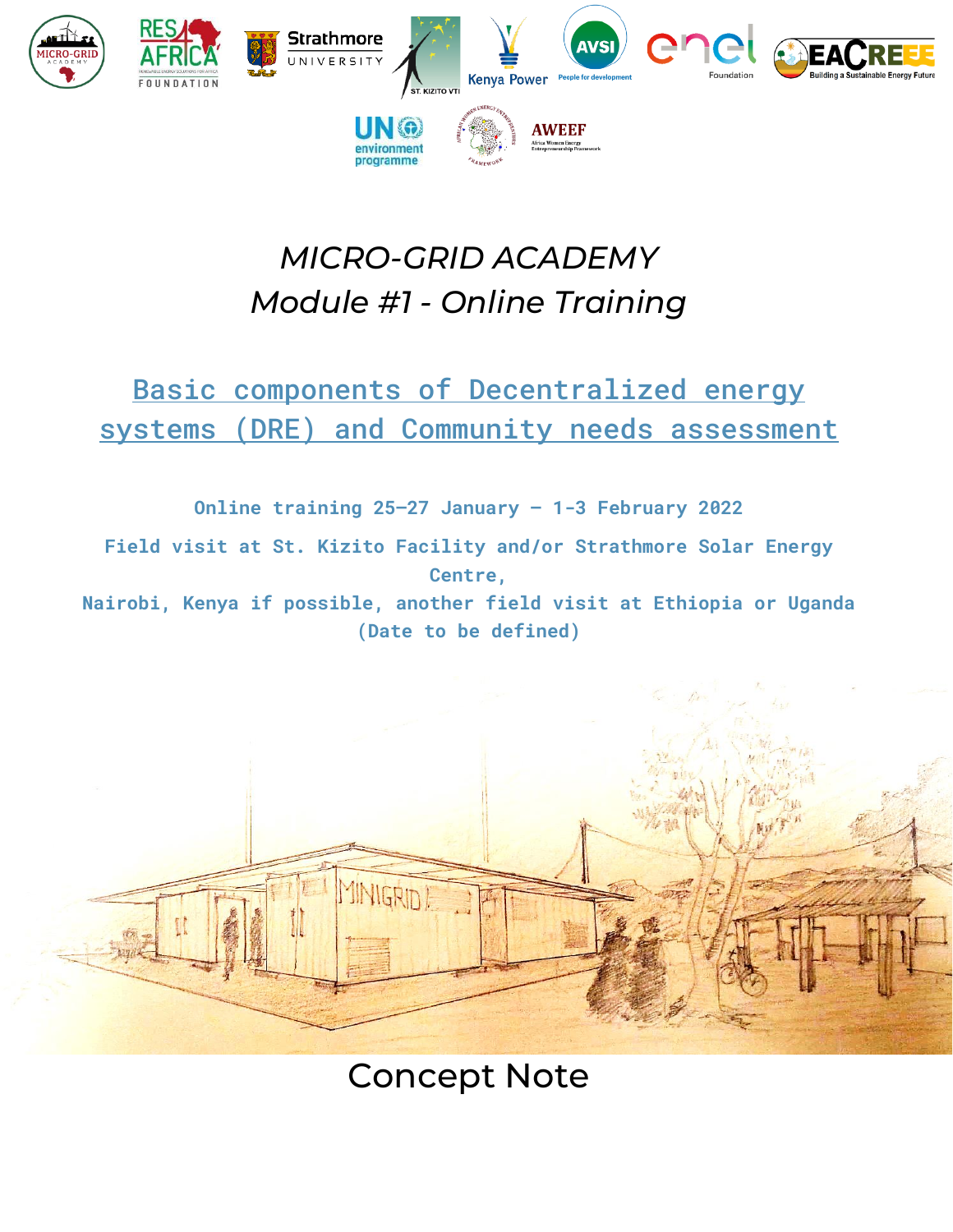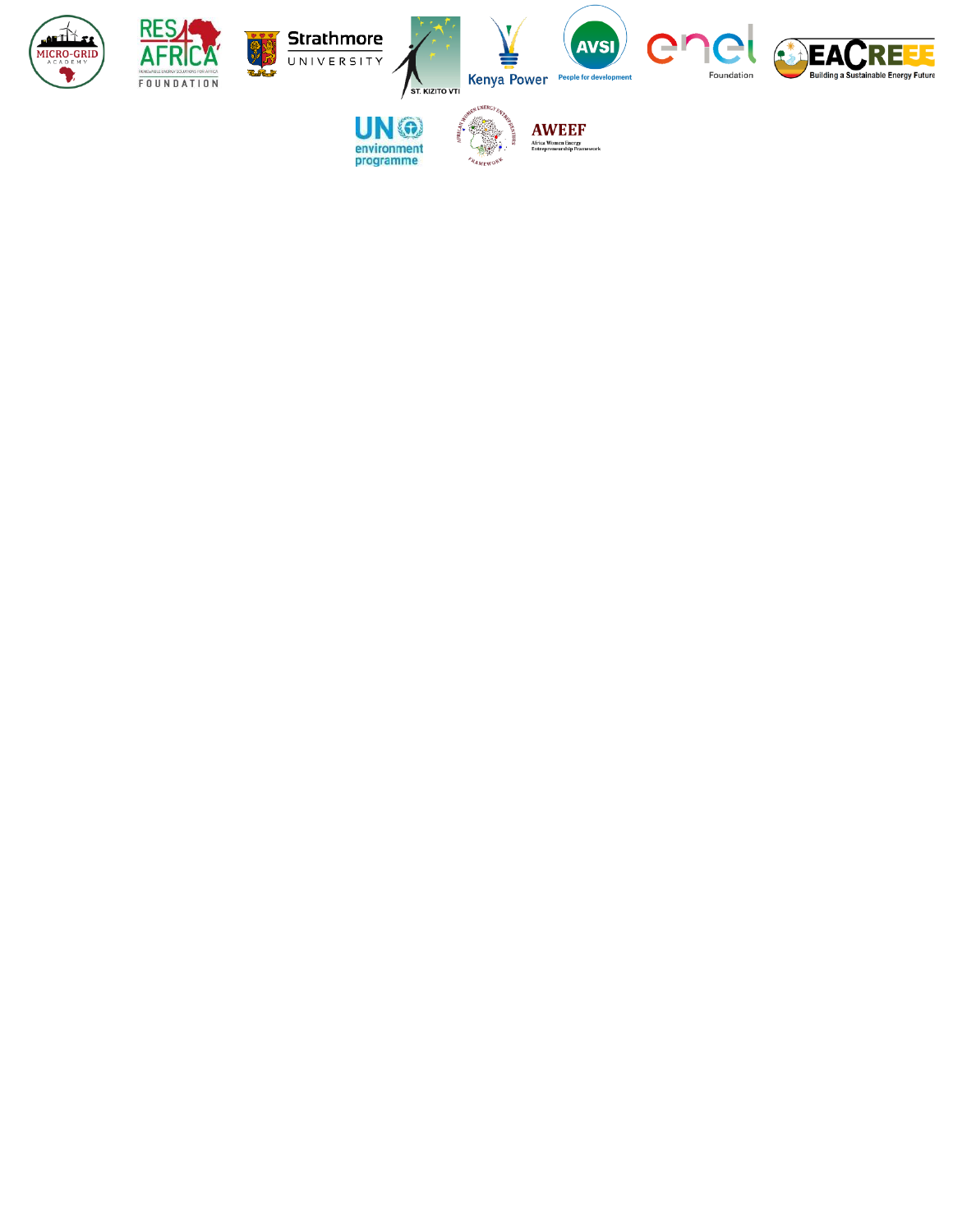

#### 1. INTRODUCTION AND CONTEXT

The provision of affordable, reliable, and sustainable energy is essential for the development of sustainable economies, as it advances and strengthens productive capacities that promote socioeconomic development in an environmentally sound manner. However, all the East African Community (EAC) partner States face significant energy challenges. A huge proportion of the population within the EAC region remains without access to modern energy services and subsequently the progress in expanding electricity access has lagged behind despite the ever-growing population in the region. Although there has been some progress in scaling up access to modern energy in the EAC region, electricity access in the area is still just about 30%. A lot still has to be done in order to achieve electricity for all by 2030, as per the aspirations expressed in the Sustainable Development Goals (Goal#7). Microgrids (MGs) is one of the most viable options for generation capacity increase in Africa to solve raising urban and rural electricity needs. Electricity from micro-grids can support new businesses in a village generating economic development. In fact, the EAC region has several operational small hydropower plants based on solar photovoltaic, mini-hydro and other renewable energy technologies. Despite some clear advantages of private sector participation in electrification efforts, there are several challenges that must be overcome to make these projects attractive to potential investors and project developers. The challenges include security of revenue streams, long-term risks and policy certainty, regulatory transparency and complexity, as well as practical challenges relating to local organizational structures and technical skills for operation and management of micro- grids.

#### 2. OBJECTIVES OF THE MICRO-GRID ACADEMY

The Micro-Grid Academy (MGA) was launched in January 2018; in its pilot years of training activities, it aims to train over 200 students per year and it has managed to reach more than 1095 people mainly from the East-African countries as well as Ethiopia, Congo, Mozambique, Zambia, South Africa and others. The specific objective of the MGA is to conduct capacity building activities on energy access and decentralized renewable energy solutions directed towards African young technicians, managers and engineers, aiming at creating a specialized local workforce. This will contribute to the enhancement of access to energy in rural communities and foster local enterprise and job creation, through the empowerment of young people's knowledge and skills.

The training programme provides participants with a complete theoretical and practical training, with a set of technical, economic and regulatory core competences and advanced tools to assess and deploy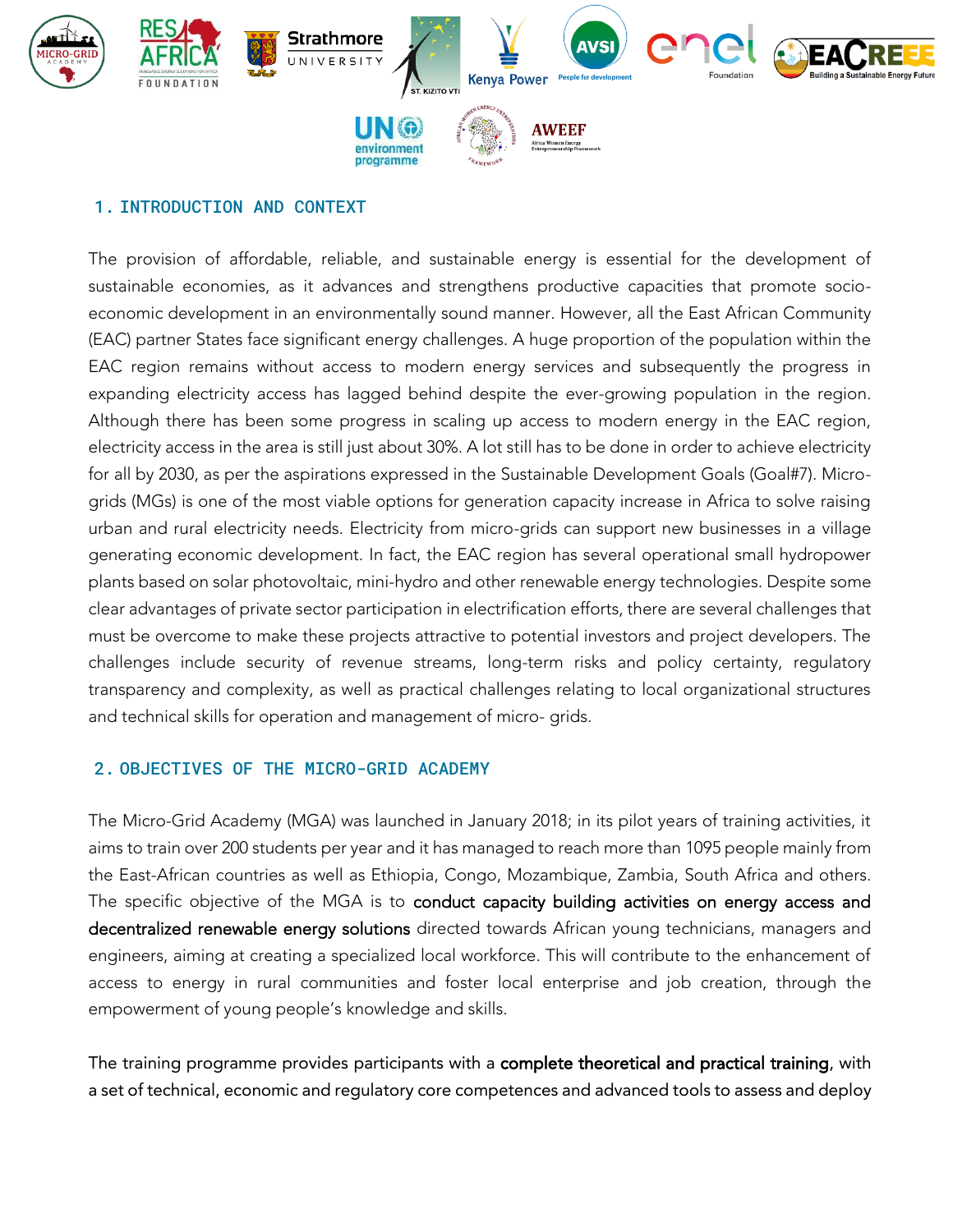

the most appropriate solutions in different African energy contexts for an efficient and effective integration of renewables in emerging electricity markets, whilst nurturing an international network of experts.

Among others, the MGA will contribute et the following:

- Building human capacity for the development and implementation of new energy technologies;
- Strengthen the capacity of key stakeholders and decision-makers to develop and effectively implement RE programs;
- Overcome regulatory, financial and technical barriers that are preventing the engagement of international private-public sectors;
- Strengthening and expanding national and regional networks, stimulating regional cooperation and knowledge-exchange;
- Create managerial, technical, soft and entrepreneurship skills across African professionals, including project management and market design, Operation and Maintenance (O&M), and best practices in the policy and regulatory frameworks;
- Focusing on social inclusiveness, specifically integrating youth and women participation;
- Creating networking opportunities and a community of peer experts and professionals that will encourage exchange of experiences also in the future.

## 3. COURSE CONTENTS

The training will be focused on solar mini-grids through the guide of the MGA standard curriculum developed in collaboration with Strathmore University. The MGA curriculum will provide a general overview of the whole mini-grids' value chain for rural electrification, hands-on learning in labs about renewable energy technology.

More specifically, this course will deal in detail with the Module 1 of the MGA Curriculum "Module 1 Decentralized energy systems (DRE)", namely:

Module 1.1 Introduction to renewable energy (demand and resources, with country focus)

Module 1.2 Renewable and non-renewable generation solutions

Module 1.3 Community needs assessment and impact evaluation

More specific information on the topics addressed are indicated in the agenda in Section 13 of this document.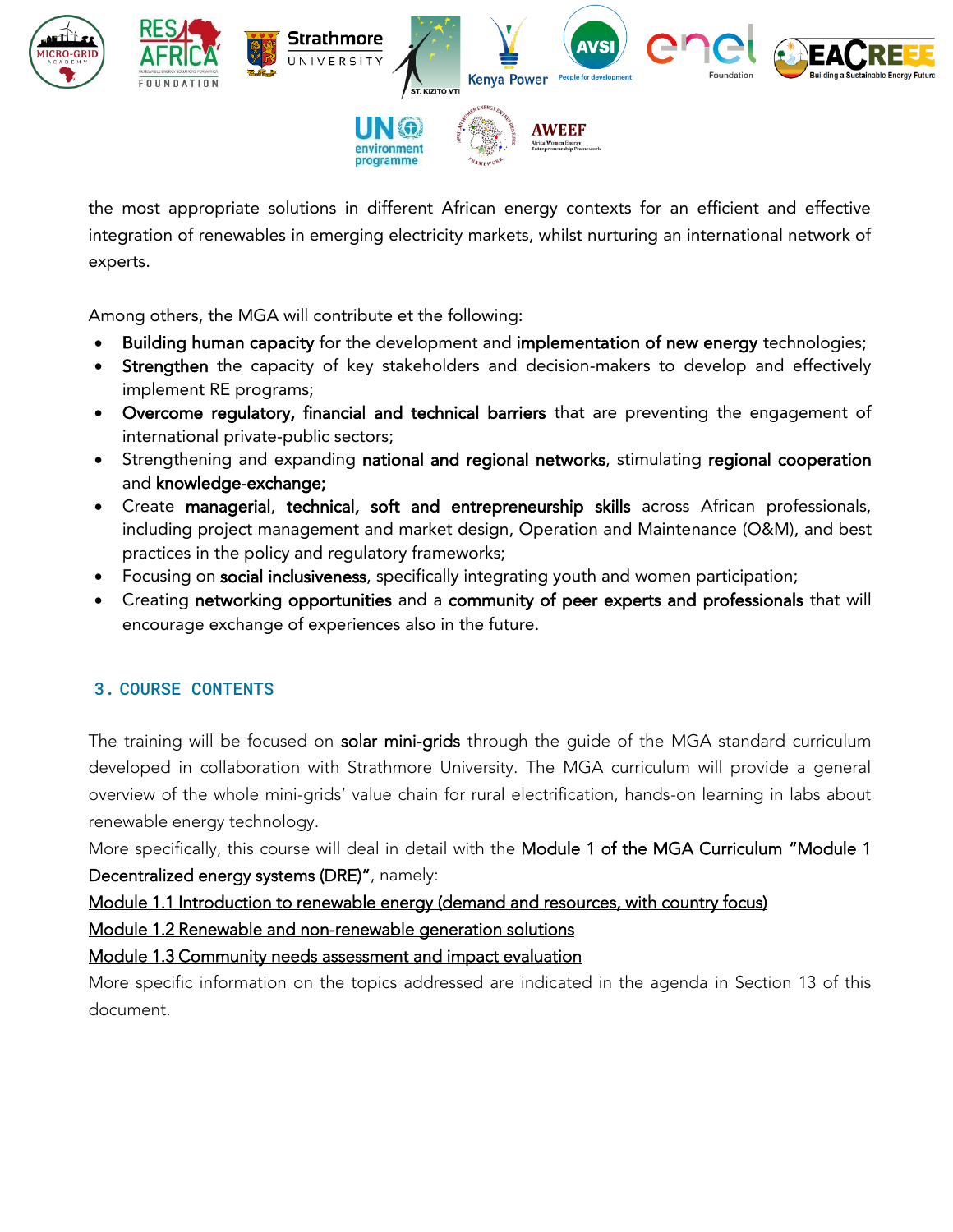

## 4. METHODOLOGY

The methodology foreseen for this course will be based on e-learning dynamics. More specifically:

- 1) The majority of the training will be delivered via video e-lectures (about 4.00 hours each). Participants will be granted access to MGA-managed digital utilities (Moodle E-learning platform Zoom, YouTube Channel);
- 2) Additionally, the MGA Moodle platform will be used. In it, the participants will be able to find the didactic materials, which they are expected to consult before the training sessions. Moreover, the platform will be used to gather feedback, administrate surveys, exams and questionnaires, access to the training recordings, provide certificates, etc.
- 3) The e-lectures will be complemented, if possible, by one or two field visits at St. Kizito's mini-grid facility in Nairobi, and/or at Strathmore University Research Center in order to put in practice what the trainees learnt beforehand;
- 4) The e-lectures will be managed by lecturers belonging to MGA and RES4Africa stakeholders and partners coming from private-public high-level entities operating In the Energy sector;
- 5) At the end of the training, the students will take a final examination, to assess the newly acquired skills and knowledge.

#### 5. CERTIFICATE

Upon successful completion, the participants will receive certificates of attendance. The official Certificate of attendance will be granted to the trainees who will have attended at least 70%of the total amount of training hours, and who will have successfully taken the final exam and participated in the final survey.

## 6. PARTICIPANTS QUALIFICATIONS AND PREPARATION

- The course is open to about 120 participants from African States. Priority will be given to participants with nationality belonging to countries of the East African Community;
- Participants will be technicians, students, operators, entrepreneurs and professionals dealing with Renewable Energy Sector;
- Applicants must be able to speak and read English;
- Applicants up to 30 years old and women (of any age) will be given priority.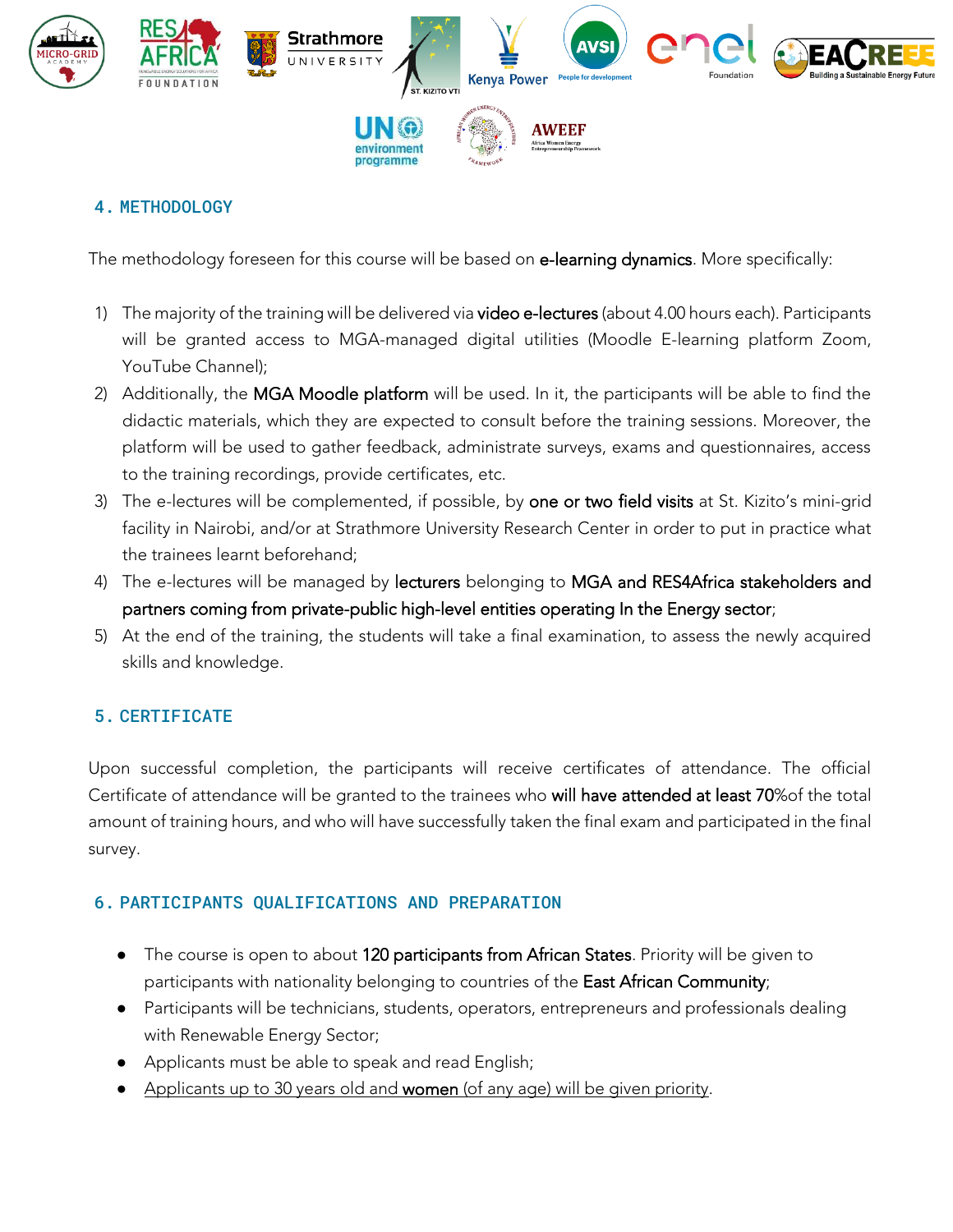

#### 7. REGISTRATION PROCESS

Applicants should complete the **Application form** (uploading in it their CV and Motivation Letter in

.pdf). A notification e-mail should be sent t[o info@microgridacademy.org.](mailto:info@microgridacademy.org) The deadline for the completion of the Application form and notification email is 11 January 2022 at 12.00 pm CET. Endorsement by an employer or a supervisor will be considered a plus, with the reference letter to be uploaded into the Application Form. Applications received after the deadline will not be considered.

### 8. FINANCIAL ARRANGEMENTS AND LIABILITIES

Tuition fees will be covered by RES4Africa thanks to the support of Enel Foundation.

The organizers will provide course materials. In occasion of the field visit at St. Kizito VTI and at Strathmore, the Micro-Grid Academy will cover costs related to the visit itself (trainers, venues, etc.), insurance and a light meal.

#### 9. LIABILITIES OF DAMAGES

The organizers of the course do not accept liability for the payment of any cost or compensation that may arise from damage to or loss of personal property, or from illness, injury, disability or death of a participant while he/she is traveling to and from the course, and it is clearly understood that each participant (or sponsor), undertakes responsibility for such coverage. The participants would be well advised to take out insurance against these risks.

#### 10. THE ORGANIZERS AND PARTNERS

The course is jointly organized by Renewable Energy Solutions for Africa (RES4AFRICA), AVSI Foundation, Kenya Power and Lighting Company (KPLC), Strathmore University, St. Kizito Vocational Training Institute, East African Centre of Excellence for Renewable Energy and Efficiency (EACREEE) and supported by Enel Foundation. For further information and queries, get in touch with the MGA team [\(info@microgridacademy.org\)](mailto:info@microgridacademy.org).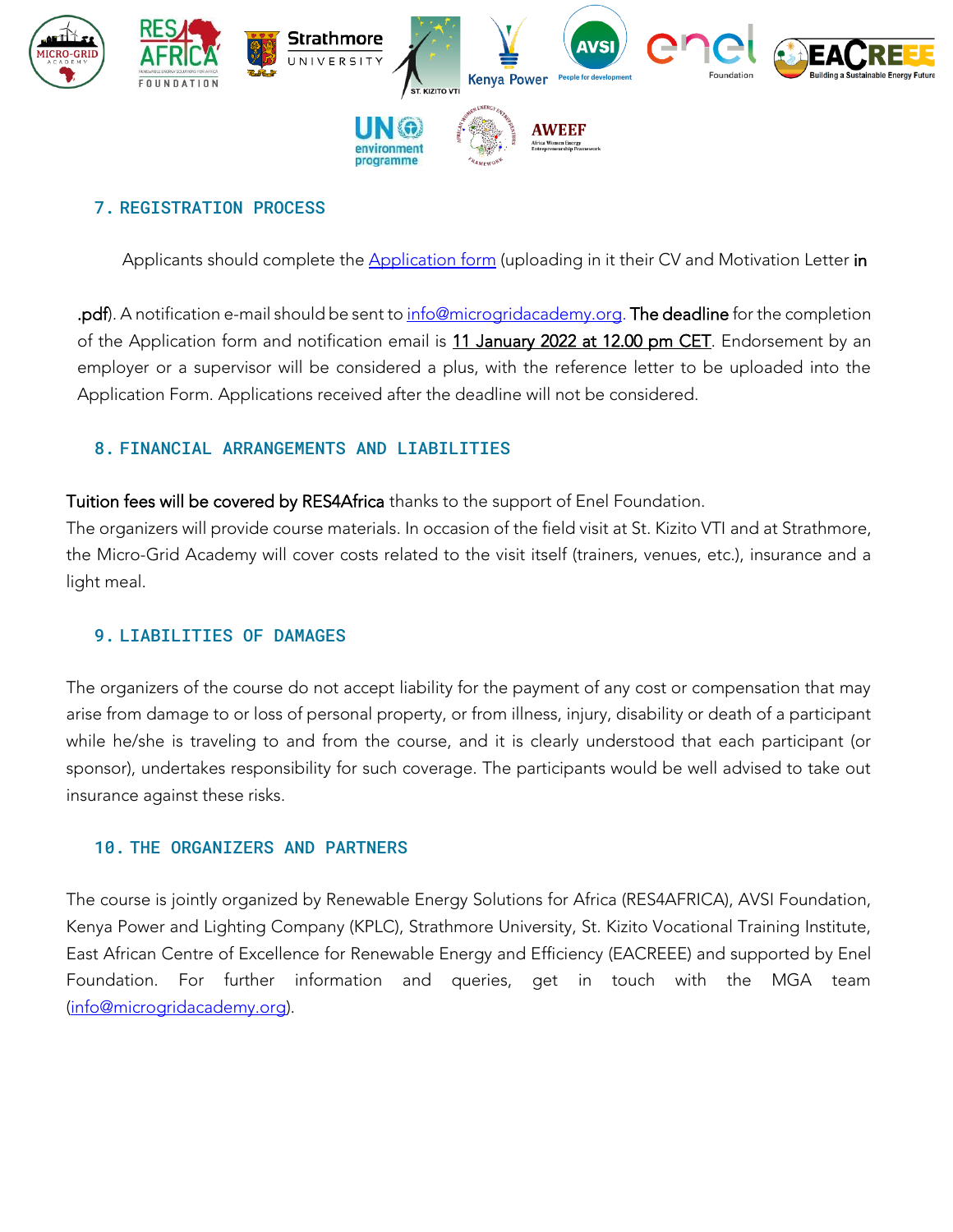

#### 11. FIELD VISIT AND PRACTICAL EXERCISES

The field visit at St. Kizito VTI and to Strathmore University, Solar Energy Research Center in Nairobi (Kenya) if possible, another field visit will be there in Ethiopia or Uganda will be carried out after the implementation of the training. It will be a unique chance, for the students, to experience in first person the technologies, concepts and tools studied during the classes.

Due to Covid 19 pandemic travel restriction the filed visit will destinated only to students coming from Nairobi, Ethiopia, or Uganda if possible and its neighborhood. Detailed info will be provided during the course.

#### 12. TIMELINE

| Activity                              | Proposed Date                       |
|---------------------------------------|-------------------------------------|
| Launch of the call for applications   | 16th December 2021                  |
| Deadline of the call for applications | 11 <sup>th</sup> January 2022       |
| Training implementation               | $25-27$ January - 1-3 February 2022 |
| Field visit                           | TRD                                 |

## 13. TENTATIVE AGENDA

|                       | Day 1         | 25/1/2022       | 4,30 hours lesson- Introduction to Renewable Energy (demand and<br>resources, with country focus) |
|-----------------------|---------------|-----------------|---------------------------------------------------------------------------------------------------|
| <b>Time</b><br>(mins) | Time Slot EAT | Lesson          | Title                                                                                             |
| 40                    | 11.00-11.40   | INTRO 1         | Introduction- Welcome Remarks, Participants Presentation                                          |
| 20                    | 11.40-12.00   |                 | Introductory Session for Participants                                                             |
| 40                    | 12.00-12.40   | 1.1.1           | Rural Electrification Needs Worldwide                                                             |
| 20                    | 12.40-1.00    |                 | Break                                                                                             |
| 60                    | $1.00 - 2.00$ | 1.1.2           | Renewable energy resources potential in Africa (solar, wind,<br>hydro, biomass)                   |
| 70                    | $2.00 - 3.10$ | $CS-2$ / $ES-1$ | Case Study - 2 / Entrepreneurship Skills                                                          |
| 10                    | $3.10 - 3.20$ |                 | Closing Remarks                                                                                   |
| 260                   | 4,3           |                 |                                                                                                   |
|                       | Day 2         | 26/1/2022       | 4.50 hours lesson- Renewable and Non-Renewable Generation<br><b>Solutions</b>                     |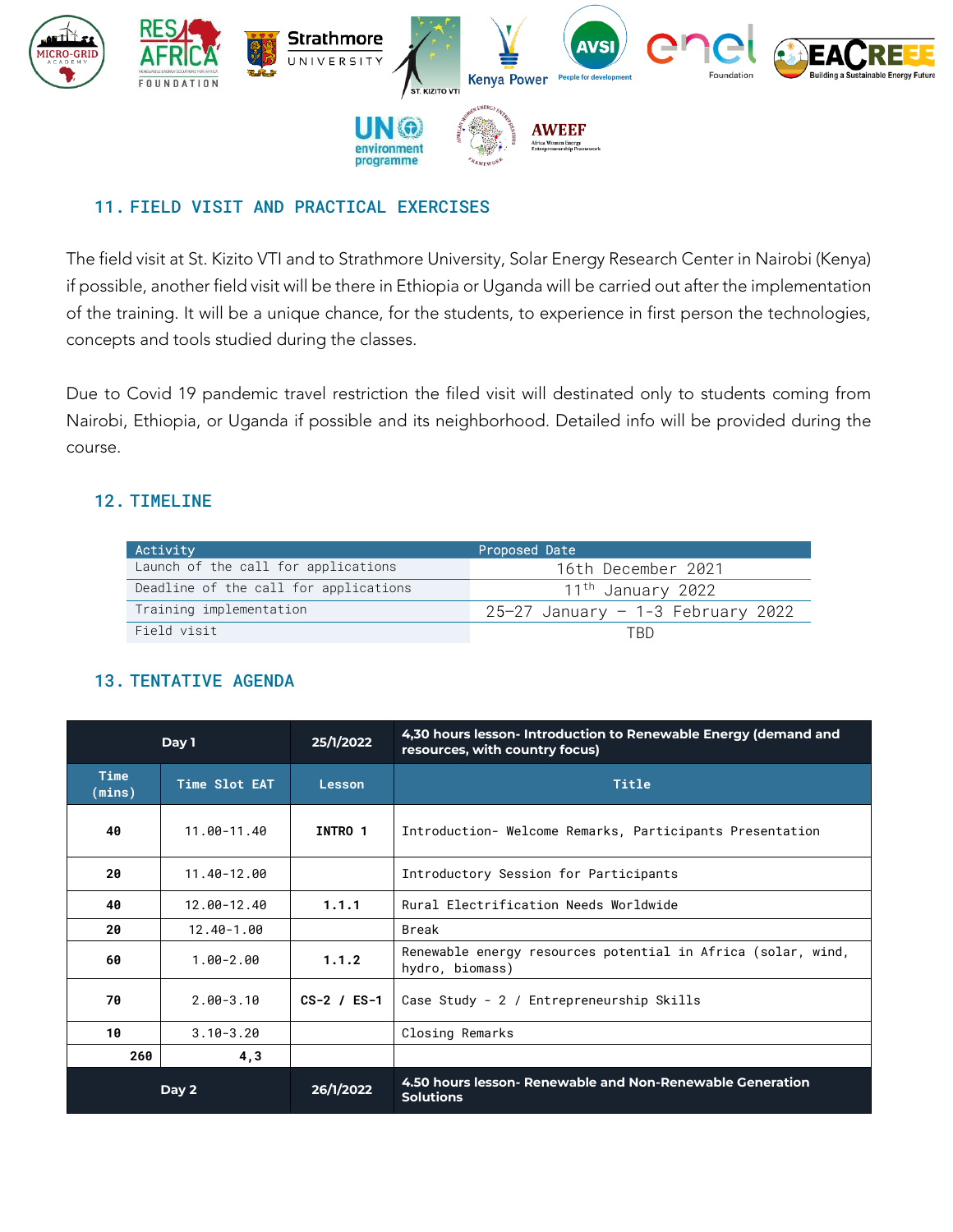

观:

| Time<br>(mins)        | Time Slot EAT | <b>Lesson</b> | <b>Title</b>                                                                                                                 |
|-----------------------|---------------|---------------|------------------------------------------------------------------------------------------------------------------------------|
| 30                    | 11.00-11.30   | WG            | Working Group Introduction                                                                                                   |
| 30                    | 11.30-12.00   | 1.1.3         | Key concepts on solar energy radiation                                                                                       |
| 45                    | 12.30-1.15    | 1.1.4         | Solar resource characterization for DRE design                                                                               |
| 35                    | $1.15 - 1.45$ |               | Break                                                                                                                        |
| 65                    | $1.50 - 2.55$ | 1.2.4         | Overview of the different types of delivering energy access,<br>with a techno-economic comparison and a focus on micro-grids |
|                       |               |               |                                                                                                                              |
| 60                    | $2.55 - 3.55$ | WG            | Working Group                                                                                                                |
| 5                     | $3.55 - 4.00$ |               | Closing Remarks                                                                                                              |
| 270                   | 4,5           |               |                                                                                                                              |
|                       | Day 3         | 27/1/2022     | 4,3 hours lesson- Renewable and Non-Renewable Generation<br><b>Solutions</b>                                                 |
| <b>Time</b><br>(mins) | Time Slot EAT | <b>Lesson</b> | <b>Title</b>                                                                                                                 |
| 70                    | 11.00-12.10   | 1.2.5         | Basic technological architecture of a micro-grid                                                                             |
| 40                    | 12.10-12.50   | 1.2.6         | Micro Grid Architecture and Management Systems - Case Studies                                                                |
| 30                    | 12.50-1.20    |               | Break                                                                                                                        |
| 40                    | $1.20 - 2.00$ | 1.2.7         | Practical in PV Technologies: on-field experiences                                                                           |
| 70                    | 3.10          | WG            | Working Group                                                                                                                |
| 5                     | 3.15          |               | Closing of the session                                                                                                       |
| 255                   | 4,3           |               |                                                                                                                              |
|                       | Day 4         | 1/2/2022      | 4,6 hours lesson- Community Needs Assessment and Impact<br><b>Evaluation</b>                                                 |
| Time<br>(mins)        | Time Slot     | <b>Lesson</b> | <b>Title</b>                                                                                                                 |
| 60                    | 11.00-12.00   | 1.2.8         | Load Profile Exercises                                                                                                       |
| 60                    | 12.00-1.00    | 1.3.1         | Energy for productive uses in rural communities                                                                              |
| 30                    | 1.00-1.30     |               | Break                                                                                                                        |
| 60                    | 1.30-2.30     | 1.3.2         | Energy needs assessment of a greenfield community                                                                            |
| 60                    | $2.30 - 3.30$ | WG            | Working Group                                                                                                                |
| 5                     | 3.35          |               | Closing of the session                                                                                                       |
| 275                   | 4,6           |               |                                                                                                                              |
|                       | Day 5         | 2/2/2022      | 4,25 hours lesson- Community Needs Assessment and Impact<br><b>Evaluation</b>                                                |
| Time<br>(mins)        | Time Slot     |               |                                                                                                                              |
| 40                    | 11.00-11.40   | 1.3.4         | Rural electrification needs - Multi Tier Energy Approach                                                                     |